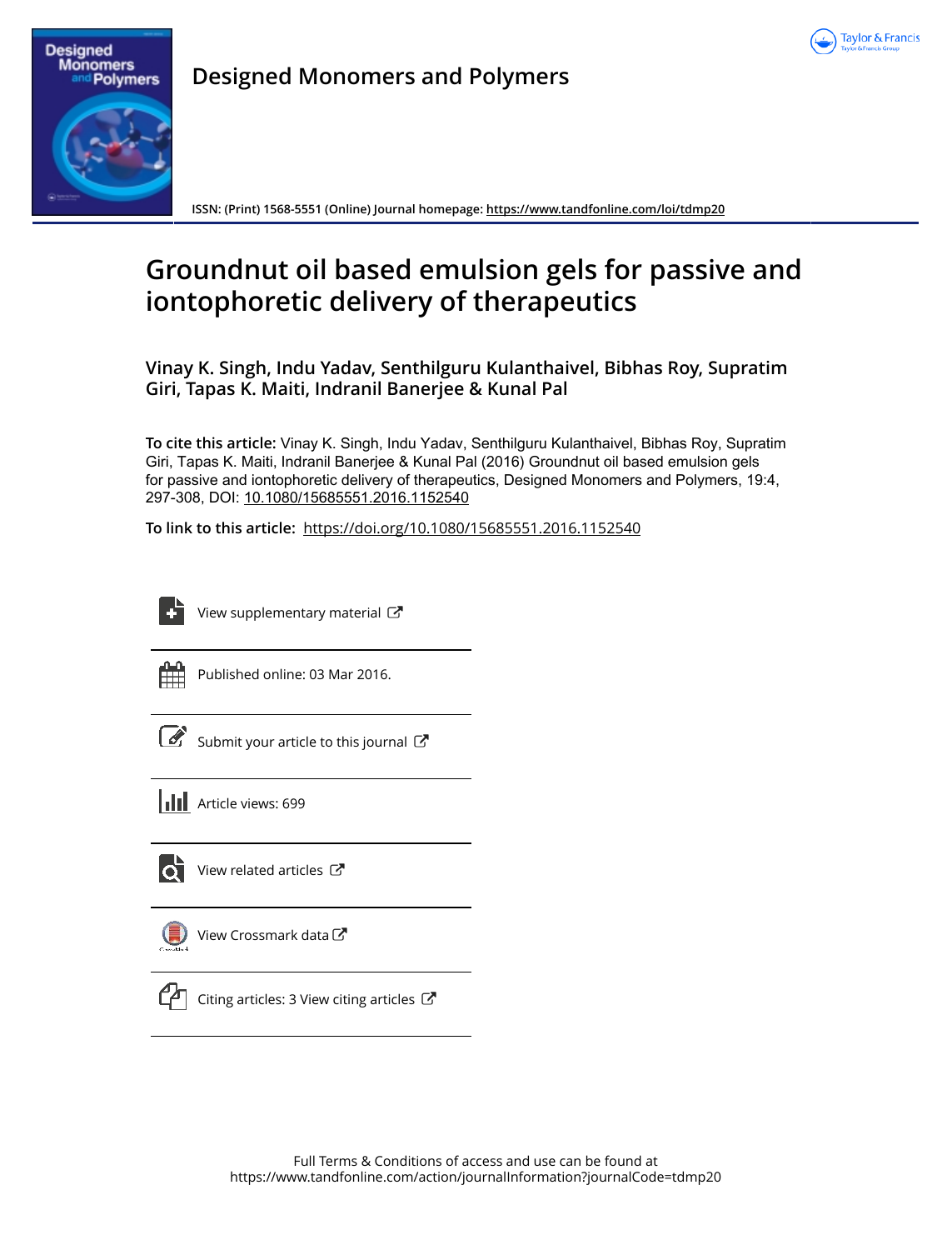# **Groundnut oil based emulsion gels for passive and iontophoretic delivery of therapeutics**

Vinay K. Singh<sup>a</sup>, Indu Yadav<sup>a</sup>, Senthilguru Kulanthaivel<sup>a</sup>, Bibhas Roy<sup>b</sup>, Supratim Giri<sup>c</sup>, Tapas K. Maiti<sup>b</sup>, Indranil Banerjee<sup>a</sup> and Kunal Pal<sup>a</sup>

aDepartment of Biotechnology & Medical Engineering, National Institute of Technology, Rourkela, India; **bDepartment of Biotechnology, Indian** Institute of Technology, Kharagpur, India; 'Department of Chemistry, National Institute of Technology, Rourkela, India

#### ABSTRACT

There is a persistent demand for an efficient drug delivery system, suitable for the delivery of both hydrophilic and lipophilic drugs. This study explores groundnut oil-based emulsion gels for the above-mentioned application. On the basis of stability, two representative gels OG5-80 (low oil content) and OG7-45 (high oil content) were studied further. Analysis of microarchitecture by ESEM and confocal microscopy, in conjugation with fluorescence recovery after photobleaching, confirmed the conversion of the dispersion phase from oil-continuous (OG7-45) to bicontinuous (OG5-80) with increasing water proportion. The gels were viscoelastic with unique stress relaxation properties. Passive and active (iontophoretic) release kinetics of the drugs showed differential release patterns. Mathematical modeling elucidated composition-dependent temporal variation in the drug release and stress relaxation patterns. In vitro cell viability study, cell cycle analysis, and immunocytochemistry divulged compatibility of the gels to human skin cells (keratinocytes). Drugloaded gels were found active against B. subtilis and E. coli. Hence, groundnut oil-based emulsion gels can be an efficient and stable multimodal carrier system for the passive and the active delivery of both hydrophilic and lipophilic drugs.

# **1. Introduction**

In recent years, organogels have evolved as a novel therapeutic delivery system. Organogel can be defined as semi-solid formulation consisting of gelators [low-molecular-weight organic gelator (LMOG) or polymeric gelator] and an apolar solvent as the continuum phase. [1] The gelator mesh network is formed by self-assembly of the gelator molecules during organogel preparation. Stability of such self-assembled LMOG-based organogel (often referred as a physical gel) depends mostly on weak inter-chain interactions, such as, hydrogen bonding, van der Waals forces, and  $\pi-\pi$  stacking. The molecular interactions can be modulated by adding appropriate amount of water. In an early report, Scartazzini et al. [2] described gelation of lecithin on the addition of small quantities of water. Later, different kinds of organogels, capable of delivering therapeutics in a controlled manner were reported by various groups.[3]

Over the past few years, a few reports have been published on the topical application of organogels as drug delivery systems. Bhatia et al. [4] reported tamoxifen-loaded lecithin organogel for topical application. Balata et al. [5] investigated propolis organogel as a novel topical delivery ARTICLE HISTORY

Received 1 August 2015 accepted 7 February 2016

#### **KEYWORDS**

groundnut oil; sorbitan monopalmitate; emulgel; biocompatibility; drug delivery

system for treating wounds. Topical delivery systems are employed not only to treat skin related problems, but also for complications associated with eyes,[6] nose,[7], vagina [8], or rectum [9] etc. where patients compliance and satisfaction are essential. The fundamental advantage of the biphasic organogels is that it can deliver both hydrophilic and lipophilic drugs and enhance penetration of the drugs into the skin as a topical delivery system.[10] Despite its promising attributes, the number of organogel formulations reported till date is not significant and in many cases, its physicochemical properties and therapeutics delivery potentials are not well characterized. Also, they are often associated with poor physical stability that limits their practical application.

Keeping the aforementioned perspective in mind, in the present study, we have reported the preparation, physicochemical characterization, and drug delivery applications of a new set of organogels prepared using groundnut oil (GNO) and sorbitan monopalmitate (SMP). Water was added to modulate the physical stability of the prepared organogels to form emulgels (emulsion gels). For drug release study, two different drugs, namely, metronidazole (hydrophilic) and ciprofloxacin (lipophilic) were used.

**CONTACT** indranil Kunal Banerjee Pal banerjeei@nitrkl.ac.in; palk@nitrkl.ac.in, pal.kunal@yahoo.com; kpal.nitrkl@gmail.com supplemental data for this article can be accessed here http://dx.doi.org/10.1080/15685551.2016.1152540.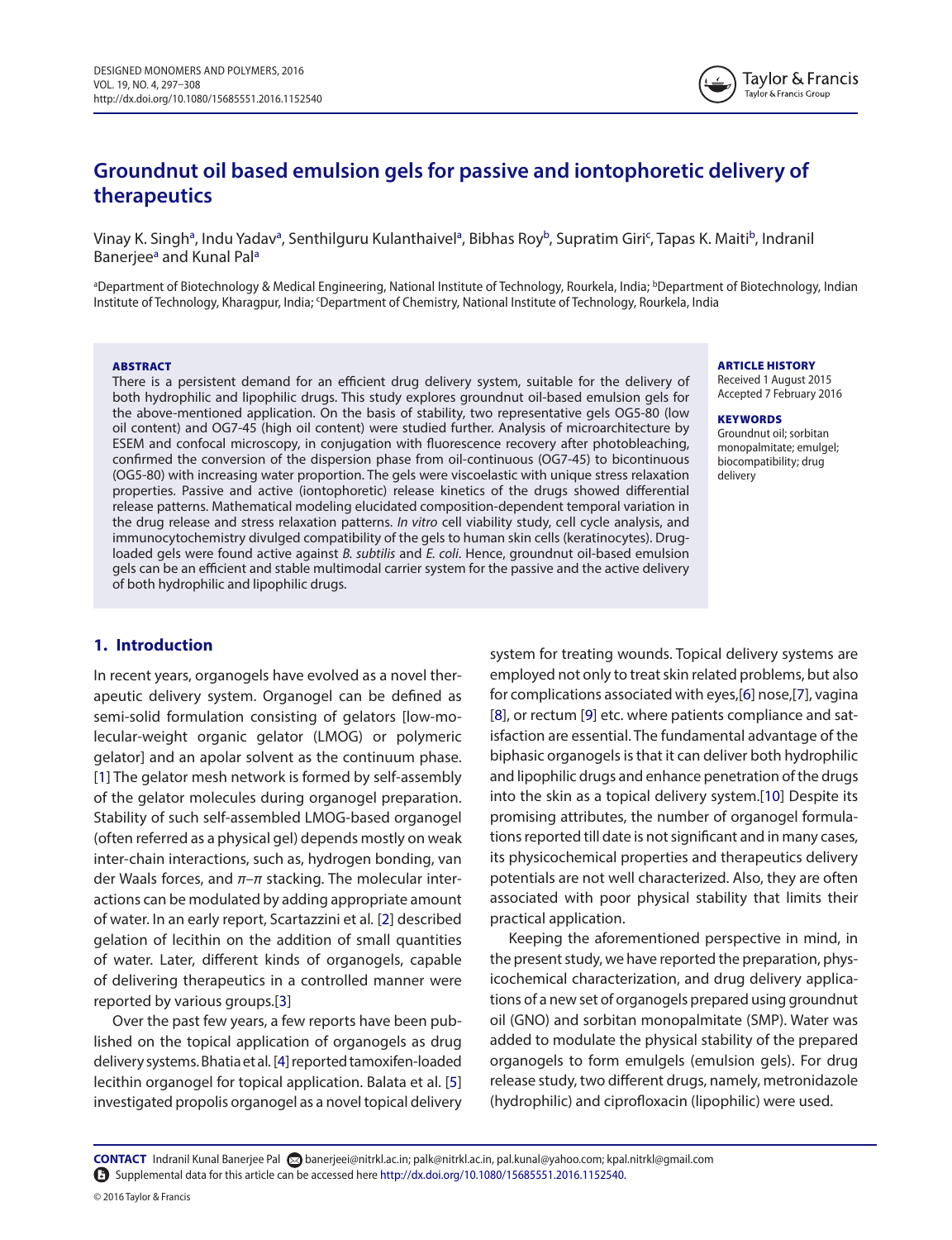Sorbitan monopalmitate, commercially known as span 40, is a non-ionic emulsifier having hydrophilic-lipophilic balance value of 6.7. It has been extensively used in semisolid formulations to immobilize apolar liquid component, but its application in pharmaceutical organogel or emulgel synthesis is not explored yet.

Groundnut oil is an edible vegetable oil obtained from the seed kernels of the groundnut. It has been used to develop formulations for drug delivery applications.[11] Oleic and linoleic acids make up for the 80% of the total fatty acids in groundnut oil. The oil also contains 6–8% of arachidic acid, arachidonic acid, behenic acid, lignoceric acid, and other fatty acids.[12] It also contains natural antioxidants (e.g. tocopherol and tocotrionols) and sterols (e.g. β-sitosterol), which are of nutritional importance.[13] Groundnut oil-based organogels were developed using aluminum monopalmitate for the delivery of interferon-α.[14] Barbeau et al. [15] used groundnut oil for making emulgels for extracting proteins from green leaves (alfalfa).

The study was carried out with an objective to find out groundnut oil-sorbitan monopalmitate water-based stable emulgels. For this purpose, numbers of different formulations were prepared in combinatorial fashion. Among the stable emulgels, two characteristically different formulations were chosen. Their physicochemical properties were investigated by organoleptic, microscopy, mechanical, thermal, and electrical property studies. Biocompatibility, especially skin cell compatibility, and therapeutics release were also tested in-depth. For drug release study, metronidazole (hydrophilic drug) and ciprofloxacin (lipophilic drug) was chosen as model drugs. Metronidazole (MZ), a synthetic nitroimidazole derivative, has been reported to be effective in treating topical complications such as chronic periodontitis,[16] bacterial vaginosis,[17] papules and pustules of rosacea [18], etc. Ciprofloxacin (CP) is a second-generation fluoroquinolone and is used in the treatment of topical complications such as conjunctival biota,[19] periodontitis [20] and myringosclerosis [21], etc.

#### **2. Experimental section**

# **2.1. Materials**

Sorbitan monopalmitate was purchased from Loba Chemie, (Mumbai, India). Groundnut oil was obtained from Adani Wilmar Ltd. (Gujrat, India). Fetal bovine serum (FBS), Dulbecco's Modified Eagle's Medium (DMEM), FBS, 0.25% trypsin-EDTA, MTT, Rhodamine B and dialysis tubing (MW cutoff: 60 kDa) were procured from Himedia (Mumbai, India). HaCaT cell line was obtained from NCCS (Pune, India). Metronidazole was a gift from Aarti Drugs (Mumbai, India). Ciprofloxacin was purchased from Fluka (China).

The microbial cultures of Bacillus subtilis (NCIM 2699) and Escheratia coli (NCIM 2563) were obtained from NCIM (Pune, India). All experimental studies were carried out using double distilled water.

# **2.2. Methods**

# **2.2.1. Preparation of organogels and drug-loaded organogels**

Sorbitan monopalmitate was first dissolved in groundnut oil (60 °C, 500 rpm) maintaining an accurate w/w ratio. Water (60 °C) was added dropwise to the solution and the mixture (60 °C) was stirred for 30 min. The hot emulsion, so formed, was cooled down to room temperature (25 °C). Formulations of different compositions were prepared by varying sorbitan monopalmitate: groundnut oil: water ratio. The triphasic formulations either formed a semi-solid gel or remained as liquid emulsions. The concentration of the gelator (SMP) was varied from 2 to 15% (w/w) and the proportion of water was varied from 20 to 80% (w/w) to determine the critical gelation composition. The formation of the gels was confirmed by the inverted tube method. The gels were subjected to accelerated stability study by alternatively incubating at 70 °C (in a water bath) and at 4 °C (refrigerator) for 30 min for 7 cycles. The stability of the gels was checked by inverted tube method. Gels which withstood at least five cycles of thermocycling were considered as stable gels.

Metronidazole (model hydrophilic drug) and ciprofloxacin (model lipophilic drug) were incorporated in the optimized gel formulations. The method of preparation of the drug-loaded gels was similar to the blank gels. Drugs dispersed in groundnut oil were used for the preparation of the drug-loaded formulations. The final concentration of the drug in the formulations was 1% (w/w). Metronidazole and ciprofloxacin-loaded gels were designated as OG5- 80M, OG7-45M and OG5-80C, and OG7-45C, respectively.

The long-term stability of the gels was studied as per the International conference on Harmonization guidelines. The gels were incubated at  $25 \pm 2$  °C and 60% RH  $\pm$  5% RH for 12 months and checked at regular intervals. Syneresis or change in the color of the product was considered as signs of destabilization.

# **2.2.2. Physicochemical characterization of organogels**

A detailed analysis of the physicochemical properties of the gels was done using different analytical techniques. Preliminary microarchitecture analysis of the gels was carried out by light microscope (Carl Zeiss, HBO 50, Germany). The microstructure was further investigated by environmental scanning electron microscope (Quanta 200, FEI, Netherlands) and confocal laser scanning microscope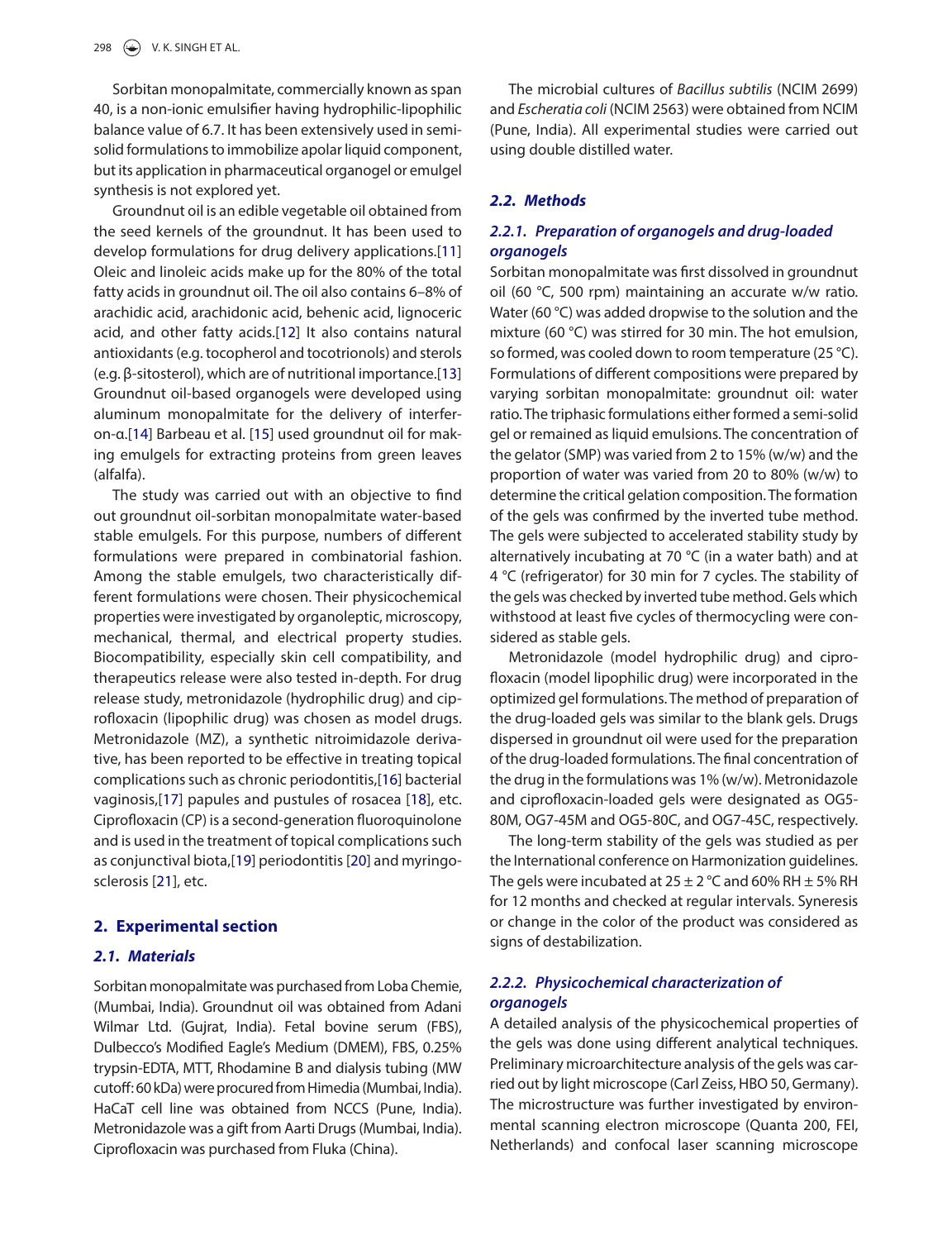(FluoView1000, Olympus, Hamburg, Germany). To examine the mobility of the solute molecules entrapped within the gels, fluorescence recovery after photobleaching (FRAP) analysis was employed.[22]

Mechanical properties of the gels were evaluated on the basis of the stress relaxation study using a static mechanical tester (Stable Microsystems, TA-HD plus, UK). The details of the instrumental parameters set for the mechanical property studies have been summarized in (Table SI of Supplementary Information).

# **2.2.3. Biocompatibility Study**

Skin cell cytocompatibility of the organogels was evaluated using HaCaT cells (human skin keratinocyte). The effect of the releasate of the gel and the gel itself on the viability of the HaCat cells were tested in vitro. The details of the study have been provided as Supplementary Information.

# **2.2.4. In vitro drug release studies**

**2.2.4.1. Passive drug delivery.** A two-compartment modified Franz's cell was used for the study. The compartments (donor and receptor) were separated by a dialysis membrane (MW cut-off – 60 kDa). The donor compartment contained 1.0 g of the drug-loaded gels while the receptor compartment contained 50 ml of water. The temperature of the dissolution media was maintained at 37 °C and stirred at 100 rpm. Water in the receptor compartment was completely replaced with fresh 50 ml of water at an interval of 15 min for first 1 h, 30 min for next 2 h and on an hourly basis for the next 9 h. Collected samples were analyzed at 321 nm and 271 nm for the determination of metronidazole and ciprofloxacin, respectively, using UV–visible spectrophotometer (UV 3200 double beam, Labindia).

**2.2.4.2. Active drug delivery.** An in-house developed iontophoretic device was used to perform the in vitro drug release (active and passive form) studies of metronidazoleloaded gels. During the experiment, care was taken to keep the current density below 0.5 mA/cm<sup>2</sup> as per the FDA regulations. A microprocessor (SPEEDY-33, National Instruments, USA, controlled LabVIEW 8.6 software) was used to generate a sinusoidal signal of 440 Hz (amplitude of 3.1 V). The system ensured 0.048  $\mu$ A/cm<sup>2</sup> current density into the iontophoretic diffusion cell. 10.0 g of metronidazole-loaded gels were taken in the donor compartment (attached with an active electrode) separated from the receptor by a dialysis membrane (MW cut-off – 60 kDa). The receptor compartment contained 130 ml of water as the dissolution media, kept on stirring (100 rpm) at 37 °C. Samples were collected at regular intervals for 2 h. Three milliliters of the samples were drawn from the receptor and was subsequently replenished with 3 ml of fresh water. The releasate were analyzed at 321 nm using UV–visible spectrophotometer (UV 3200 double beam, Labindia).[23]

# **2.2.5. Statistical analysis**

All the measurements were done in triplicate and represented as mean ± SD. Least significant difference test and single-way ANOVA was applied to determine significant differences among the means at  $p \leq 0.05$ .

# **3. Results and discussion**

# **3.1. Preparation of emulgels**

Preparation of emulgels was done by varying the proportions of the gelator, oil, and water. During the formation, transparent solution of sorbitan monopalmitate in groundnut oil turned into a white turbid emulsion upon addition of water at 60 °C (shown in table embedded in Figure 1). As the temperature of the solution was lowered to room temperature (25 °C), the solution either remained as liquid or formed a semi-solid formulation depending upon the composition (Figure 1(a) and (b)). The critical gelation concentration for the groundnut oil: sorbitan monopalmitate: water system was found to be 3:37:60 w/w. When the gelator concentration was <3% w/w, the liquid mixture failed to form gels. At 3% w/w of sorbitan monopalmitate, the gelation of groundnut oil occurred only when the proportion of water was 60% w/w (Figure 1(c)). As the gelator proportion was increased, the gelation was achieved even at lower proportions of water. With the increase in the relative proportion of water, there was an increase in the viscosity of the gels. The gels were white/off-white in color, greasy to touch, and had smooth textures.

The major concern about the commercial use of monophasic organogels as a drug delivery vehicle is the syneresis of the oil from the gelled structure, associated with the lower thermal stability of the formulations. The term 'stability' in case of these formulations implies the on-shelf stability as well as the stability under exaggerated environmental condition (referred as accelerated stability). In the present investigation, accelerated stability test has been chosen as a criterion to select the composition of the gels for further study. The red outlined box in Figure 1(d) identify the gel formulations which initially formed gel, but got destabilized during the accelerated stability test. The results showed that most of the gels, having gelator concentrations of 3, 4, and 5% w/w failed to retain their structural integrity during the test. Based on the results of the accelerated stability test, two gels were selected for further studies. The composition of the first gel (OG5- 80) was 5% w/w of sorbitan monopalmitate, 15% w/w of groundnut oil and 80% w/w of water, whereas, the composition of the other gel (OG7-45) was 7% w/w of sorbitan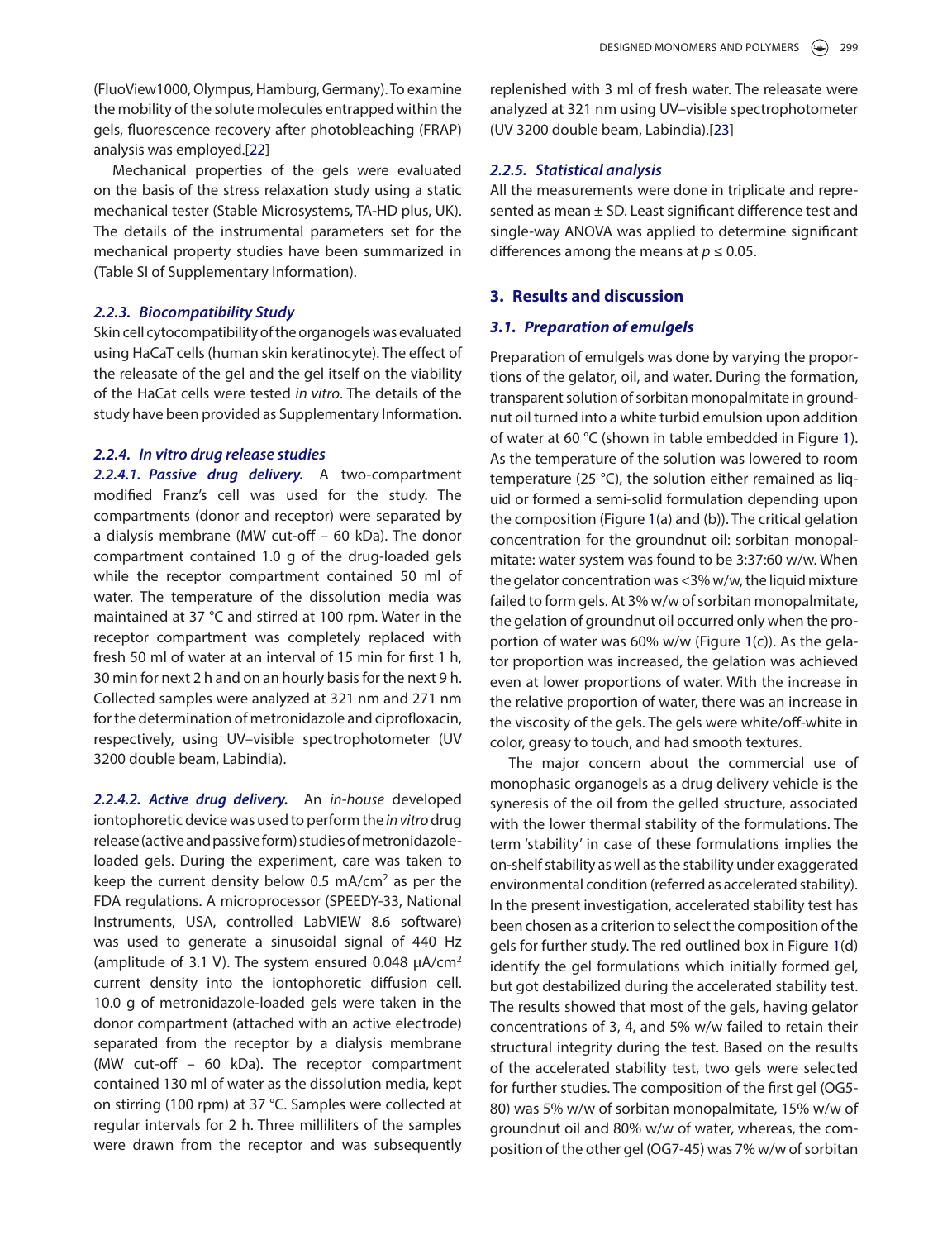

Figure 1. Pictorial representation of the formation of emulgels (a) composition failed to form gel, (b) composition formed gel evident from tube inversion study, (c) tabular representation of optimization of the gels, and (d) selection of gels on the basis of accelerated stability study.

monopalmitate, 48% w/w of groundnut oil, and 45% w/w of water. OG5-80 was selected as it was having the minimum gelator concentration among all the samples that passed the accelerated stability test. Since OG5-80 had higher proportion of water (80% w/w), there was a chance of phase inversion during the formation of the gelled structure. This could have resulted in the formation of hydrogel-based emulgel. OG7-45 was selected since it was expected to be an organogel-based emulgel, due to the presence of higher proportions of oil (48% w/w of groundnut oil). It was further observed that the gels, which passed the accelerated stability test, were stable even after 12 months of storage at  $30 \pm 2$  °C and  $75 \pm 5$ % RH.

Formation of physical emulgels depends on the delicate balance of different non-specific intermolecular interactions like electrostatic interaction, van der Waals interaction and  $\pi$ – $\pi$  interactions among the gelator, lipid and water molecules. Therefore, any variation in the relative composition has a profound effect on the stability of the emulgel. In the present study, it was observed that the formation of the emulgel depends typically on the concentration of the gelator molecules. None of the compositions with gelator concentration <3% w/w resulted in the formation of stable gels. It is important to mention that an appropriate amount of gelator (5% w/w) can provide a structural mesh, capable of holding even 80% w/w water of the total composition, as was observed in case of OG5-80. However, most of these gels, when subjected for thermocycling (accelerated stability test), lost their structural rigidity. Interestingly, it was observed that such stability is also associated with the gelator concentration. FTIR study (Figure S1) indicated formation of intermolecular hydrogen bonding among the gelator and the polar phase, which could be the reason for such kind of gelator concentration dependent stability of the emulgel. Behera et al. [24] has reported similar type of intermolecular hydrogen bonding in span 80–Tween 80-based fluid-filled organogels. However, 'intermolecular hydrogen bonding' alone cannot explain the collapse of the rigid gel structure during thermocycling (accelerated stability study). Such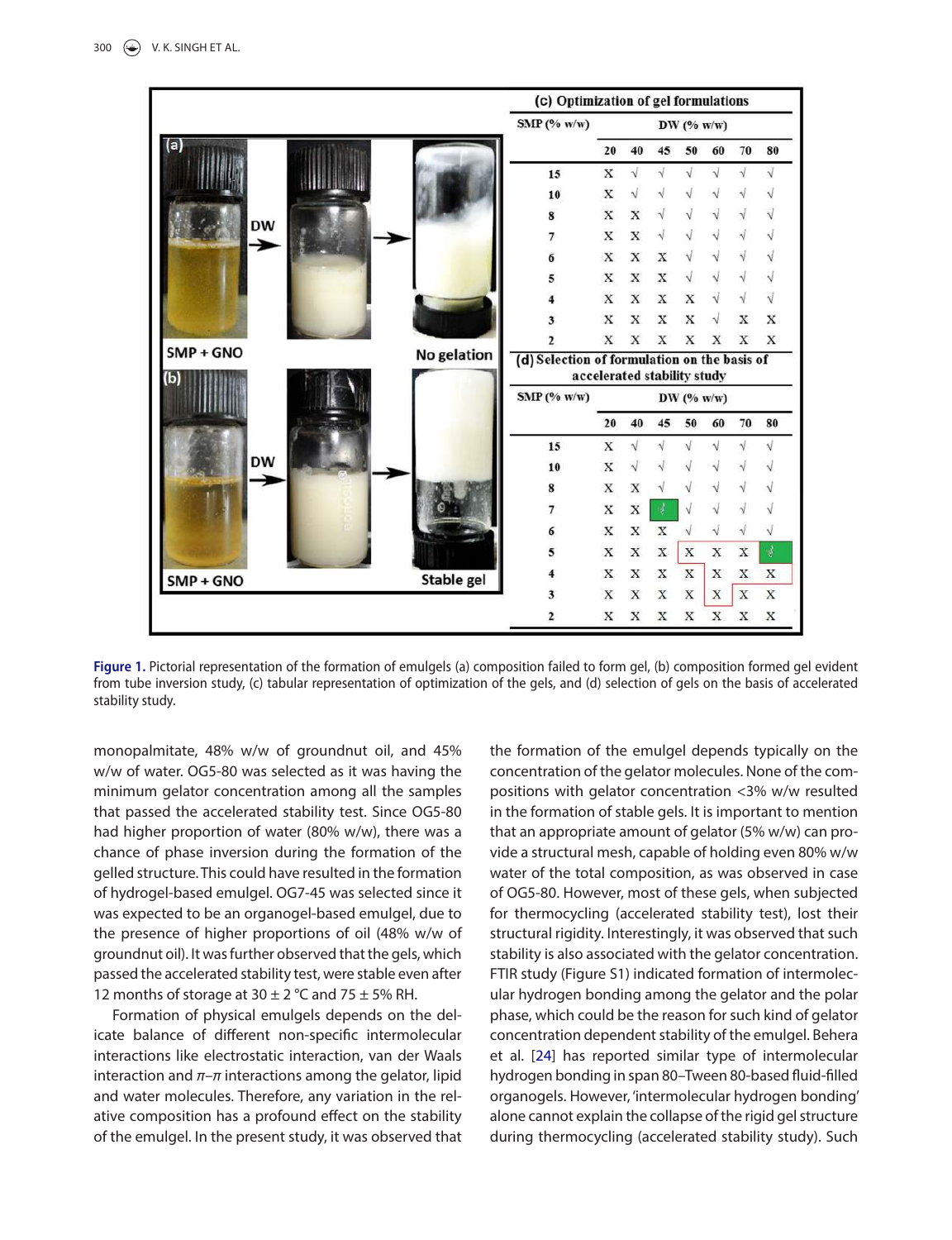

Figure 2. Light microscopy of the gels: (A) OG5-80, (B) OG7-45; environmental scanning electron microscopy of the gels: (C) OG5-80 and (D) og7-45; confocal laser scanning micrographs of the gels: (e) og5-80, (F) og7-45, (g) FraP study.

phenomena can be deciphered by considering hydrophobic interactions inside the gel.

# **3.2. Physicochemical characterization of organogels**

# **3.2.1. Microarchitecture analysis**

Analysis of the microarchitecture of the freshly prepared gels by light microscopy showed uniformly dispersed globules throughout a continuum phase (Figure 2(A) and (B)). The droplets appeared as double layered indicating the existence of the gelator molecules at the interface of the two phases. There were a lesser number of droplets and the droplet size distribution was less uniform in OG5-80 as compared to OG7-45. Environmental scanning electron microscopy showed that OG5-80 possessed heterogeneous matrix structure along with few spherical structural moieties, whereas, OG7-45 was having evenly distributed spherical globules throughout the matrix (Figure 2(C) and (D)). Although light microscopy gave an indication of the presence of two phases, i.e. water and groundnut oil separated from each other probably by sorbitan monopalmitate, but it failed to explain whether water exist as the inner phase or continuum phase. To clarify this point, water soluble fluorophore (rhodamine B) was incorporated in the aqueous phase of the gels and further analyzed by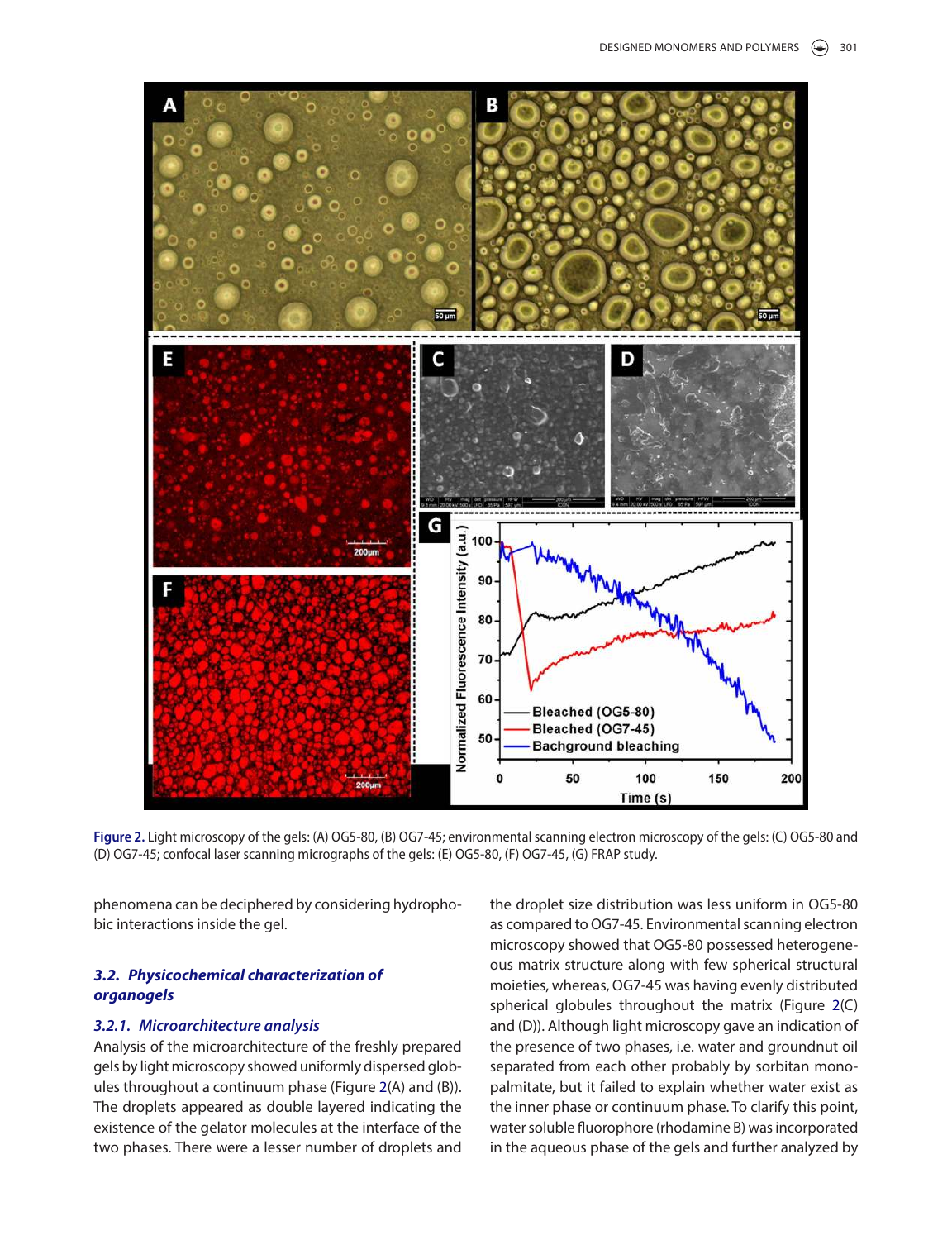|            |                              | <b>Formulations</b> |        |          |
|------------|------------------------------|---------------------|--------|----------|
| Model      | Parameters                   | OG5-80              | OG7-45 | Metrogyl |
|            |                              | 8.307               | 33.789 | 34.001   |
|            |                              | 3.282               | 13.770 | 15.228   |
|            | %SR                          | 60.493              | 59.248 | 55.213   |
| Kohlrausch | $\sigma_{\infty}/\sigma_{0}$ | 0.356               | 0.358  | 0.426    |
|            | $\sigma_1/\sigma_0$          | 0.644               | 0.642  | 0.574    |
|            |                              | 1.479               | 1.479  | 1.426    |
|            | B                            | 0.447               | 0.447  | 0.684    |
|            | $R^2$                        | 0.959               | 0.954  | 0.938    |
| Weichert   | $^{\prime}$ 0                | 0.356               | 0.358  | 0.426    |
|            | D                            | 0.300               | 0.312  | 0.359    |
|            |                              | 0.434               | 0.352  | 0.498    |
|            | D                            | 0.335               | 0.320  | 0.200    |
|            |                              | 7.207               | 7.870  | 8.699    |
|            | $\frac{1}{R^2}$              | 0.992               | 0.997  | 0.997    |

**Table 1.** Mechanical properties of the formulations.

confocal laser scanning microscopy. The confocal micrographs (Figure 2(E) and (F)) showed the existence of fluorescence in the dispersed droplets of OG5-80. This implied that the internal phase was aqueous in nature in OG5-80. This is typically the microarchitecture of the emulsion organogels. OG5-80 also showed feeble fluorescence in the continuum phase, suggesting bicontinuum dispersion phase. In case of OG7-45, the fluorescence was only found in dispersed droplets that confirmed oil continuous dispersion phase. Mobility of solutes inside an emulsion gel depends on the mesh structure of the gel and the nature of the emulsion (i.e. relative abundance of different phases). [25] However, mesh size plays a significant contribution only when the size of the solute molecule is comparable to the mesh dimension. In this present study, a small molecular weight fluorophore was used to avoid the complications described above. In such case, mobility of the solutes (in terms of recovery) would directly correspond to the microenvironment of the gels.[26] FRAP analysis showed that in OG7-45, the solute molecules were experiencing certain transportational limitations. The graph showed a typical FRAP profile where the recovery of the fluorophore at the bleached region of interest is limited and attained only 50% of its initial intensity (Figure 2(G)). In case of OG5-80, an anomalous behavior was obtained pertaining to more than 100% recovery at the region of interest. A plausible explanation could be the existence of bicontinuous dispersion phase- or heat-induced rupture (during photobleaching) of the microstructure that facilitates the solute transport at that site. Our earlier confocal study showed a dispersed fluorescence in OG5-80. Hence, the anomalous dye transport inside OG5-80 may happen because of the bicontinuous nature of the organogels.

The confocal study showed that both the gels have water as the dispersed phase. During thermocycling, crystallization of water took place in a dynamic hydrophobic environment which altered the interfacial surface energy, therefore, changing the droplet size. As a consequence, hydrophobic interactions between the droplets change with every thermal cycle. This render the formulations unstable, until and unless enough intermolecular hydrogen bonding is there to retain the structural rigidity. In this regard, a critical analysis of the microarchitecture of the thermocycled samples (after accelerated stability study) revealed that the size distribution of the droplets (dispersed phase) became narrower after thermocycling (Figure S2), which supports the arguments. Moreover, decrease in the average droplet size was more in OG7-45 (45% water) in comparison to OG5-80 (80% water), which further confirms the role of hydrophobic interaction during thermocycling.

# **3.2.2. Mechanical properties**

Detailed analysis of the viscoelastic properties (stress relaxation) of the organogels was done using static mechanical tester and results are reported in Table 1. For comparison, commercial gel formulation Metrogyl® (available in market) was used as the control. Stress relaxation is a test wherein the samples are subjected to strain followed by the monitoring of the stress (or force values) on the samples for a definite period of time. The maximum force achieved when a definite strain is achieved is regarded as  $F_{0}$ .  $F_{0}$  provide information about the firmness of the formulations. Analysis of the results (Table 1, Figure 3) suggested that OG5-80 had lowest firmness as compared to OG7-45 and Metrogyl® , which had similar  $F_{\rm o}$  values. This implies that OG5-80 has lower mechanical strength as compared to OG7-45 and Metrogyl®. The results also indicate a decrease in the mechanical strength with an increase in the water content of the gels. The force rapidly exponentially decreased to a residual value,  $F_r$ . Percent stress relaxation (%SR) was calculated from  $F_{0}$  and  $F_{r}$  values (Equation 1). Interestingly, the %SR values of OG5-80 and OG7-45 were similar (~60%) and were higher than the Metrogyl®. This indicated viscoelastic nature of the formulations. It can further be predicted that either the molecular rearrangement of the molecules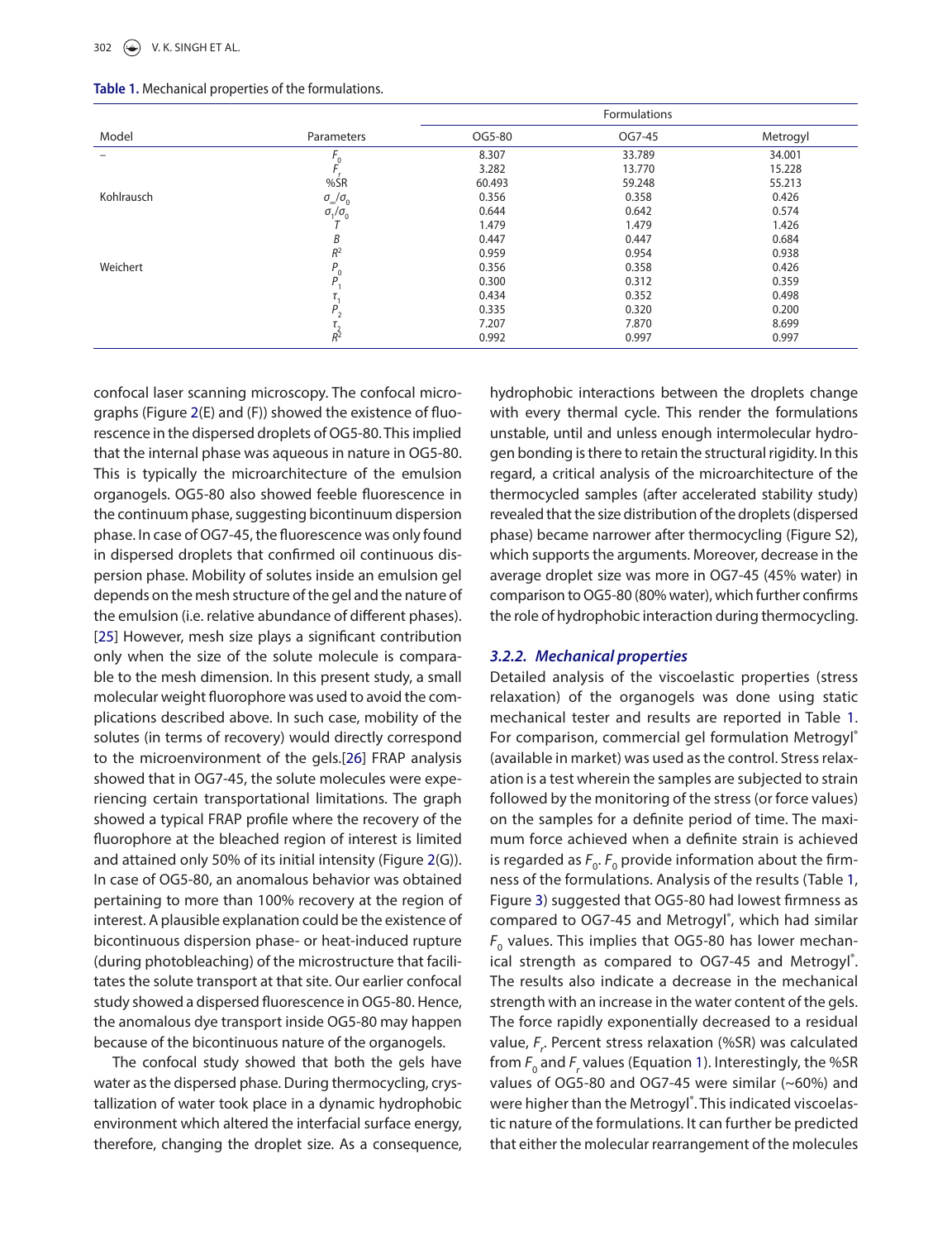

**Figure 3.** Mechanical property of the gels. (a) stress relaxation profiles, (B) normalized stress relaxation profiles, (C) Kohlrausch model fitting of the normalized profiles, and (D) Weichert model fitting of the normalized profiles.

in OG5-80 and OG7-45 were better than Metrogyl® or the network structure of OG5-80 and OG7-45 was compromised very easily. The relaxation profiles were normalized and fitted to Kohlrausch (Equation 2) and Weichert (Equation 3) models of viscoelasticity. The model parameters were calculated by nonlinear least sum of squared difference method. Limiting stress ( $\sigma_{\! \omega} \! / \! \sigma_{\! 0}$ ), transient stress ( $\sigma_1/\sigma_0$ ) and relaxation time (τ) were calculated from the Kohlrausch model.[27] Limiting stress is a marker of the inherent stability (elasticity) of the formulations. From the results, it was found that Metrogyl® had better inherent stability as compared to OG5-80 and OG7-45. The transient stress is an indicator of fluidic component within the formulations. Quite expectedly, the fluidic component of OG5-80 and OG7-45 was found to be higher. Even though there was a marked difference in the limiting stress and transient stress values of OG5-80 and OG7-45 as compared to Metrogyl®, the relaxation time of all the formulations was nearly equal. Like the limiting stress value (from Kohlrausch model) was equal to the  $P_{0}$  values (from Weichert model, Equation 3).[28] This is because both limiting stress and  $P_{0}$  values are the marker of the inherent elastic component of the formulations.  $P_{_{\rm 0}}$  of an ideal elastic body is 1, whereas, it is 0 for an ideal liquid. Any value in between 0 and 1 suggests the viscoelastic nature of the formulations. In this study,  $P_{\rm o}$  was in the range of 0.35 and 0.45; suggesting a viscoelastic fluidic nature of the formulations and Metrogyl<sup>®</sup>. [29] Instantaneous ( $\tau$ <sub>1</sub>) and delayed  $(\tau_2)$  relaxation times were also calculated from the Weichert model. Instantaneous relaxation time is due to the molecular rearrangement within the formulations. The instantaneous relaxation time was in the order of OG7-45 < OG5-80 < Metrogyl<sup>®</sup>. Hence, it can be predicted that the molecular rearrangement was far superior in OG7-45, followed by OG5-80 and Metrogyl®, respectively. The delayed relaxation time, associated with the breakage of the intermolecular associations, was in the order of OG5-80 < OG7-45 < Metrogyl®. This suggested that even though the intermolecular rearrangement of OG7-45 was superior than OG5-80, the disruption of the intermolecular interactions occurred relatively quickly in OG5-80.

$$
\%SR = \frac{F_0 - F_r}{F_0} \times 100
$$
 (1)

where,  $F_{0}$  = peak force at a target distance of 10 mm from a trigger force of 5 g; and  $F_r$  = final force after holding the probe for 30 s.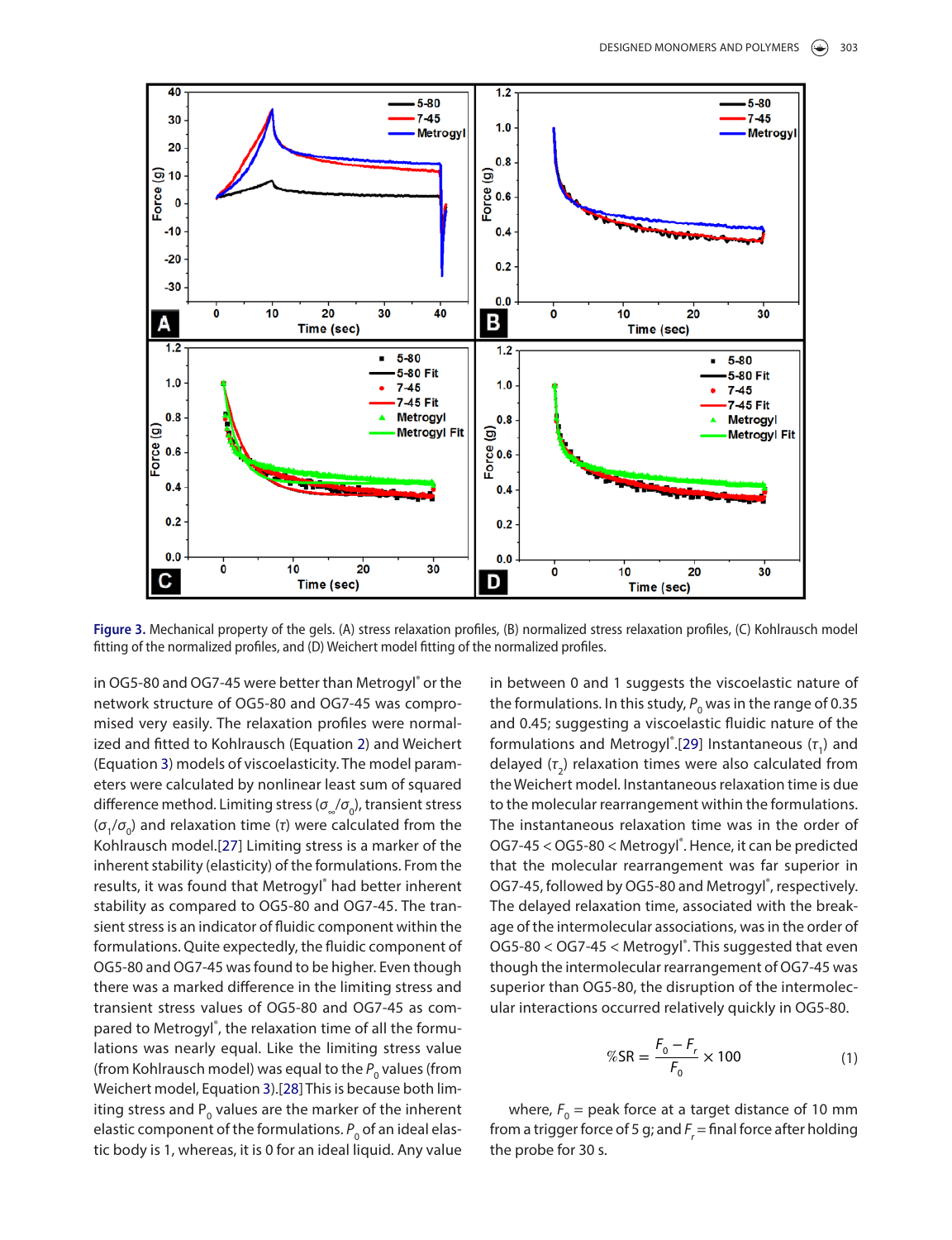$$
\frac{\sigma_t}{\sigma_0} = \frac{\sigma_\infty}{\sigma_0} + \frac{\sigma_1}{\sigma_0} \exp\left[-\left(\frac{t}{\tau}\right)\beta\right]
$$
 (2)

where,  $\sigma_{\! \ell} / \sigma_{\! 0}$  = normalized stress or force profile,  $\sigma_{\! \omega} / \sigma_{\! 0}$  = limiting stress,  $\sigma_1/\sigma_0$  = transient stress,  $t$  = time,  $\tau$  = relaxation time, and  $\beta$  = spreading function.

$$
P_{(t)} = P_0 + P_1 \cdot e^{-t/\tau_1} + P_2 \cdot e^{-t/\tau_2}
$$
 (3)

where,  $P_{0'}P_{1'}$  and  $P_{2}$  are the pre-exponential factors; and  $\tau_{1}$ and  $\tau^{}_{\rm 2}$  are the relaxation times of the dashpots.

#### **3.2.3. Skin cell compatibility test**

Epidermal keratinocytes are the first cells that get exposed to any topical formulations in vivo. Therefore, understanding the effect of a topical formulation on skin keratinocytes is paramount. So far, many oil-based topical formulations were reported.[30] Groundnut oil is extensively used for edible purposes. From the 'test on extract' study, it was observed that the releasate of OG5-80, when applied to the cells in concentrations of 10% v/v of total media, showed no cytotoxicity. But in case of OG7-45, a slight decrease in cell viability was observed with respect to control (0.25 fold) and OG5-80 (0.1-fold). Cell cycle analysis showed that the population of cells in G1 phase (57.3%) in OG7-45-treated cells was higher in comparison to OG5- 80-treated cells (49.0%) and control (48.95%). The S phase for OG5-80 was 35%, whereas, the same was 29 and 36% for OG7-45 and control, respectively. Cell viability and cell cycle data implied that the organogel releasate of OG7-45 and OG5-80 has no significant toxic effect on human skin keratinocyte.

To study the effect of the gel formulations on the skin keratinocytes, cells were incubated with the gels of different concentration (100 ng/ml–100 μg/ml) for 24 h following the protocol described by Kimura et al. [31]. MTT assay (Figure 4(A)) showed that both the formulations did not affect the viability over a range of 100 ng/ml–100 μg/ml. However, a little decrease in the viability (11%) was observed at a higher concentration (100 μg/ml) for OG 5-80-treated cells. It is important to mention that relatively less cell viability was observed in the case of OG7-45 when releasate was used. It may possible that in the presence of extracellular enzymes and reactive oxygen species OG5-80 got degraded at a faster rate and produced more free lipid molecules and surfactants that damaged the cell membrane. To confirm this point, LDH assay-based evaluation of cell membrane integrity was carried out (Figure 4(B)). For both the samples, LDH activity was not more than 15% with respect to the control. This implied that formulations were cytocompatible. Further analysis showed that LDH activity in the supernatant of OG5-80 was 1.1-fold higher than OG7-45. This supports the MTT assay result. Flow cytometry-based cell cycle analysis (Figure 4(C)) showed that there was no significant variation in the cell cycle among the three sets (control, OG5-80, OG7-45). Cell populations in the G1 phase were 52.0, 52.5, and 49% for control, OG7-45 and OG5-80, respectively. However, a small pro- $G_0/G1$  cell population (5% approx.) was observed in the case of OG5-80 which could be considered as apoptotic population. This cell cycle results corresponds to the earlier findings (MTT assay and LDH assay). Immunocytochemistry (Figure 4(D)) showed that these organogels have no detrimental effect on the cytoskeletal organization. In all cases, cells were well adhered to the matrix and showed a characteristic F-actin distribution.

# **3.2.4. In vitro drug release studies**

**3.2.4.1. Passive drug delivery.** In vitro drug release study was done to predict the drug release pattern and release kinetics. The study helps in correlating the drug release mechanism when administered in the physiological system. The release of a drug from the formulations depends upon its solubility and partition coefficient. The cumulative percentage drug release (CPDR) profile of metronidazole from OG5-80M, OG7- 45M, and Metrogyl® has been shown in Figure 5(A). Metrogyl® has shown almost complete release of the drug from the formulation in 8 h, whereas, for OG5-80M it was 7 h. Interestingly, OG7-45M has shown approximately 81% w/w drug release in 8 h and nearly complete release at 12 h. This suggests that the variation in the gel structure may lead to different type of release kinetics that could be exploited for various drug delivery applications.

CPDR profile of ciprofloxacin (lipophilic drug) has been shown in Figure 5(B). The results suggested that the CPDR from the drug-loaded formulations were 9.05 and 9.85% (w/w) for OG5-80C and OG7-45C, respectively, at the end of 12 h. It may be associated with the hydrophobic nature of the drug, which resulted in the release of the lower amount of the drug from the formulations. The release profile suggested that the organogels may be a suitable carrier for sustained release of lipophillic drug for longer time periods.

Korsmeyer-Peppas model was used to examine the release pattern of the drugs from the developed formulations.[32] The diffusion parameters (release rate constant:  $K<sub>i</sub>$  and release exponent: n) of the drugs were estimated using Korsmeyer-Peppas model (Equation 4). Among the metronidazole containing formulations, the release rate constant was highest in Metrogyl® followed by OG5-80M and OG7-45M, respectively (Table 2). This suggested that the diffusion of the drug within the formulation matrix was in the order of Metrogyl® > OG5-80M > OG7-45M. This can explain the faster release of the drug from Metrogyl® and OG5-80M as compared to OG7-45M. There was not much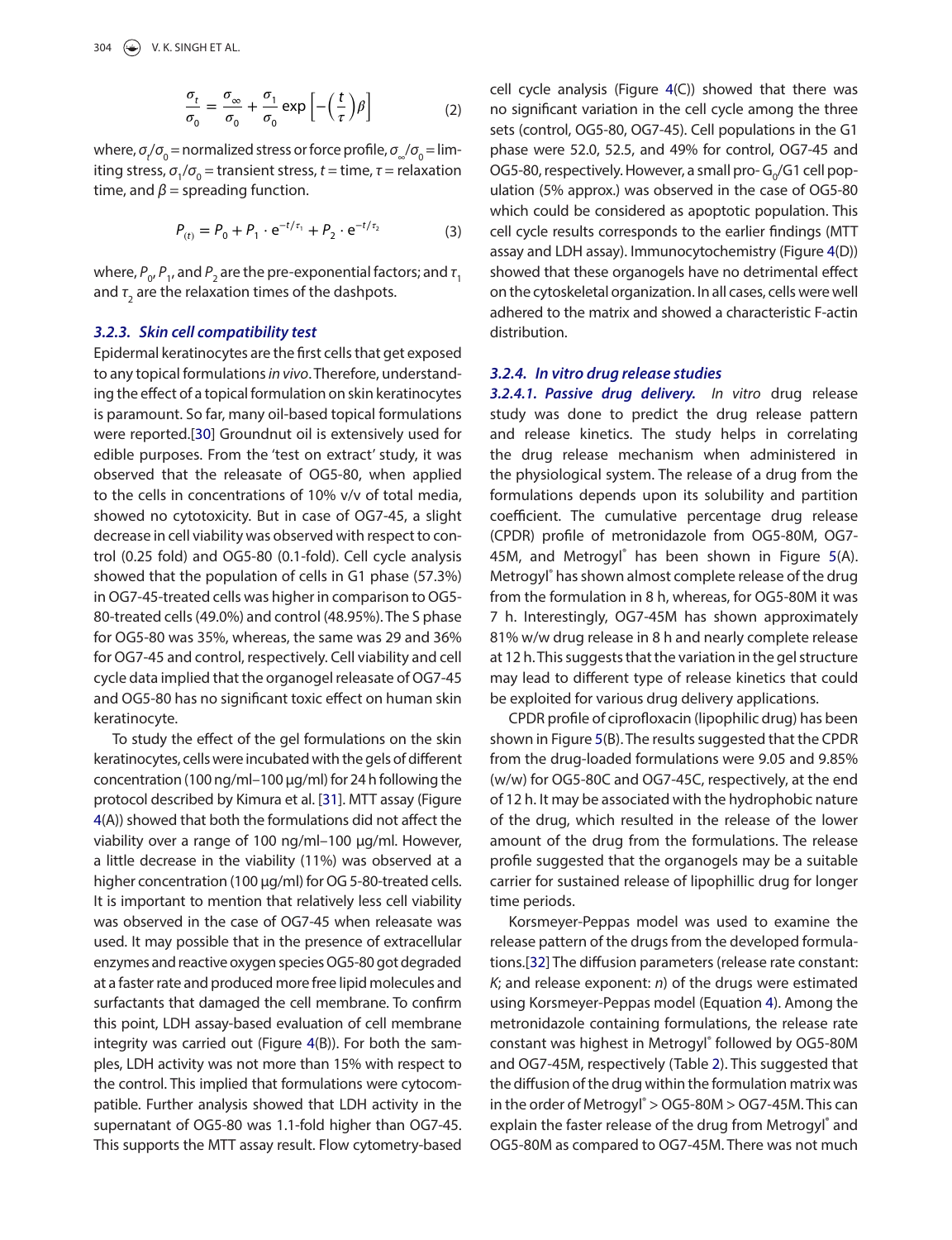

Figure 4. Cytocompatibility study using organogels of different concentrations. (A) Cell viability study. (Data were expressed as mean ± SD,  $n = 6$ ; statistical significance was tested using ANOVA). (B) LDH assay (C1-3) Cell cycle analysis of HaCaT cells treated with organogels (C1: control, C2: og5-80, C3: og7-45). in all histograms first peak corresponds to g1 phase followed by s phase and g2/M phase. (D1-3) Immunocytochemistry analysis of HaCaT cell morphology (D1: control, D2: OG5-80, D3: OG7-45). F actin is stained with TRITC Phalloidin (red) and nucleus is stained with Hoechst (blue). For lDH assay, cell cycle analysis and immunocytochemistry, organogels were used at a concentration 100 μg/ml.

difference in the release rate constant of ciprofloxacin. This can explain the near similar release pattern of ciprofloxacin from OG5-80C and OG7-45C. The release exponent (n-value) was found to be in the range of 0.45 and 0.89. This suggested anomalous diffusion was predominant during the release of the drugs from the formulations. A further in-depth analysis of the release profiles using Peppas–Sahlin model (Equation 5) suggested that the release of the drug was purely Fickian diffusion with no contribution of the polymer relaxation process ( $k_2 = 0$ ) (Equations 6 and 7).[33] This suggested that the anomalous diffusion, as predicted from the Korsmeyer–Peppas model, may be due to the erosion of the gel structure during the release process in association with the Fickian diffusion.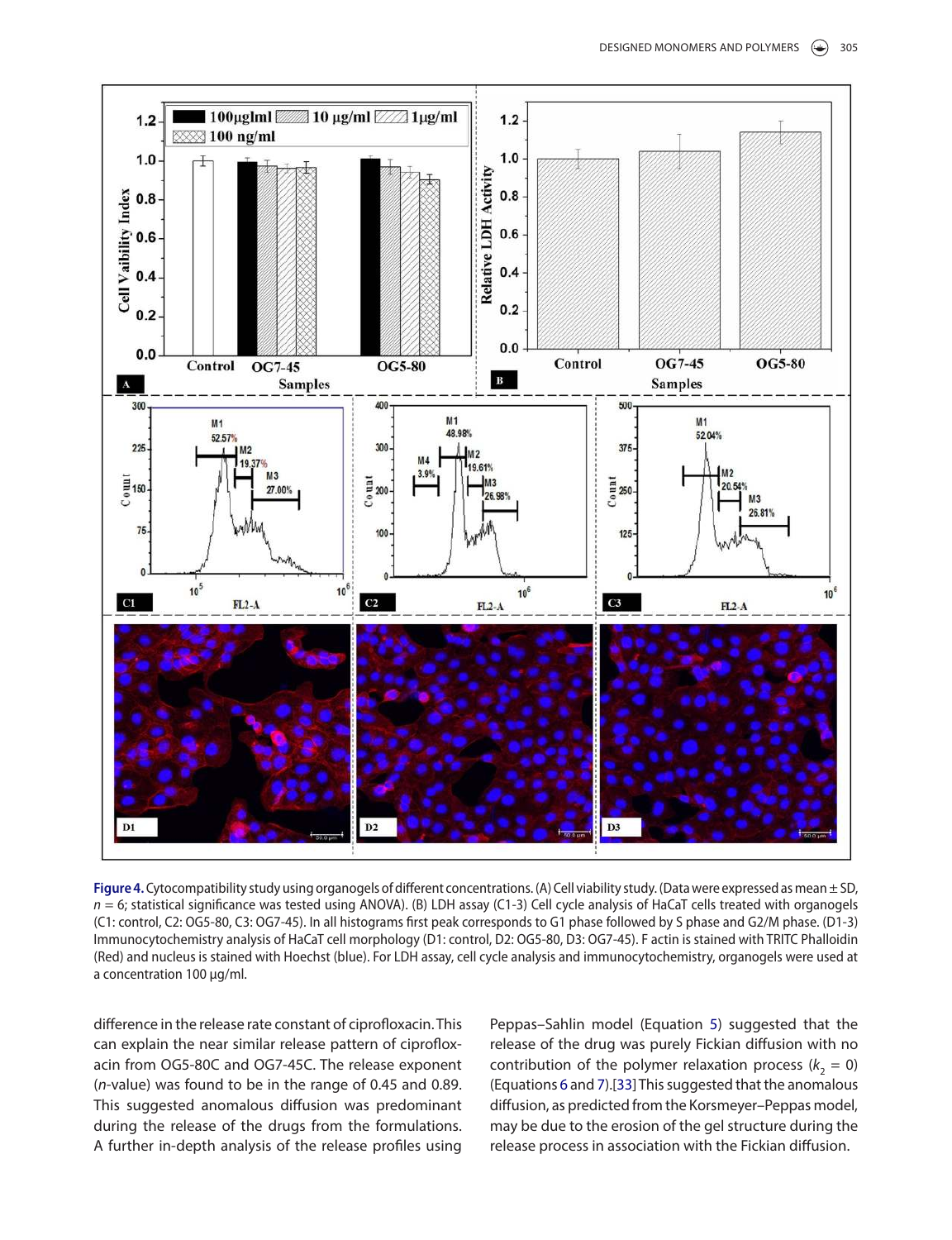

Figure 5. Drug release studies. Cumulative percent drug release (CPDR) of: (A) metronidazole, (B) ciprofloxacin from Metrogyl<sup>®</sup> and the prepared organogels, and (C) iontophoretic release of metronidazole from the gels by active and passive mechanisms, and (D) % increase in CPDR after iontophoresis.

| Model            |            | <b>Formulations</b> |         |          |         |         |
|------------------|------------|---------------------|---------|----------|---------|---------|
|                  | Parameters | OG5-80M             | OG7-45M | Metrogyl | OG5-80C | OG7-45C |
| Korsmeyer-Peppas |            | 45.87               | 33.28   | 69.41    | 1.86    | 1.39    |
|                  | n          | 0.49                | 0.51    | 0.59     | 0.64    | 0.79    |
|                  | $R^2$      | 0.99                | 0.99    | 0.99     | 0.99    | 0.99    |
| Peppas-Sahlin    |            | 45.24               | 33.38   | 62.13    | 1.78    | 1.34    |
|                  | Λ,         | 0.00                | 0.00    | 0.00     | 0.00    | 0.00    |
|                  | m          | 0.49                | 0.49    | 0.35     | 0.69    | 0.82    |
|                  | $R^2$      | 0.99                | 0.99    | 0.99     | 0.99    | 0.99    |

**Table 2.** Drug release kinetics parameters.

$$
CPDR = K \cdot t^n \tag{4}
$$

where, CPDR = % drug released at time  $(t)$ ,  $K =$  diffusion rate constant of the drug within the polymer matrix, and  $n =$  diffusion exponent.

$$
CPDR = k_1 \times t^m + k_2 \times t^{2m}
$$
 (5)

where, CPDR = % drug released at time (*t*),  $k_1$  and  $k_2$  = diffusion rate constant of the drug due to Fickian diffusion and polymer relaxation, and  $m =$  diffusion exponent.

$$
F = \frac{1}{1 + \frac{k_2}{k_1} \times t^m}
$$
 (6)

where,  $F =$  contribution of Fickian diffusion during drug release.

$$
R = \frac{k_2}{k_1} \times t^m \times F \tag{7}
$$

where,  $R =$  contribution of polymer relaxation associated diffusion during drug release.

The fundamental advantage of emulgel as pharmaceutical formulation is its ability to deliver both hydrophilic and lipophilic drugs. In this present study, analysis of release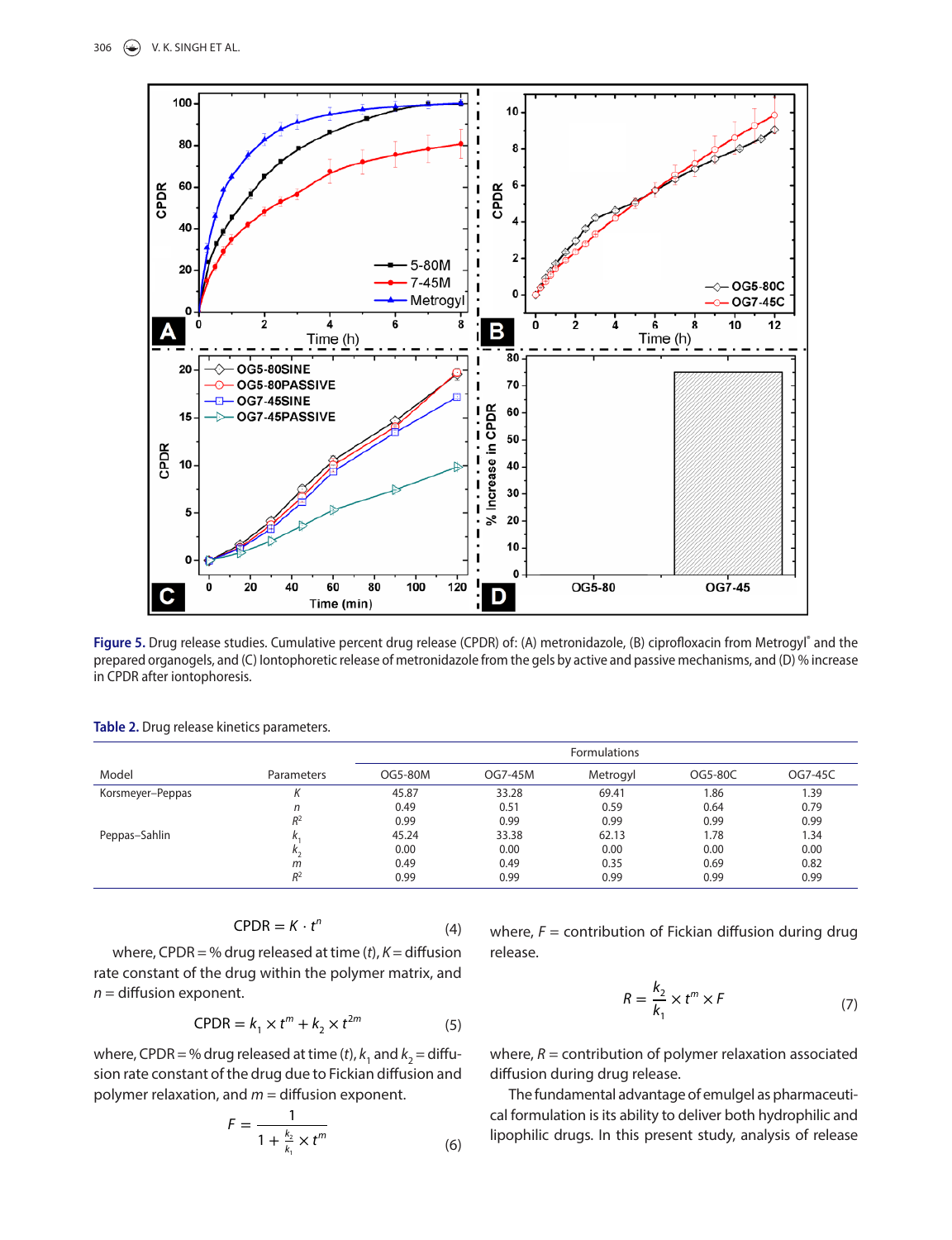kinetics of metronidazole (model hydrophilic drug) and ciprofloxacin (model lipophilic drug) revealed that the rate of release of the lipophilic drug from both the formulation is almost 10-fold slower than the hydrophilic drug. This is expected because of the slower transport of the drug molecules from oil phase to the aqueous phase of the dissolution medium. Interestingly, at the early phase of drug release (within 4 h), the release of ciprofloxacin was higher in OG5- 80 in comparison to OG7-45. This might be because of the biphasic nature of the OG5-80 gel which facilitates transport of lipophilic drug from oil phase to the release medium. It is important to mention that the FRAP study also indicated about the existence of similar kind of auxiliary transport phenomena in OG5-80. In case of metronidazole, OG7-45 has shown less release of drug in comparison to OG5-80. This is because of low water content within the formulation which resulted in restricted diffusion. FRAP analysis also showed a limited diffusion of solute in OG7-45.

**3.2.4.2. Active drug delivery.** Iontophoretic drug delivery is based on the principle of 'like charges repel each other.' This technique involves the application of an electric field to the charged drug molecules, which pushes the drug molecules out of the matrix by electrostatic repulsion and leads them into the systemic circulation. The preliminary experimentations were carried out using metronidazole-loaded gels. Dialysis membrane was used as a semi-permeable membrane. The release of metronidazole from OG5-80M was equal (~20%) under both active and passive conditions over a period of 2 h (Figure 5(C)). On the other hand, the release of metronidazole from OG7-45M was  $\sim$ 17 and  $\sim$ 10% during active and passive release studies, respectively, over a period of 2 h. The results suggested that in the presence of the electrical field, there was an increase in the rate of release of the drug. This effect was not seen in the release pattern of the drug from OG5-80M, but was prominent in OG7-45M (Figure 5(D)). This may have happened because of the presence of the water in higher proportions in OG5-80M which nullified the effect of the externally applied electrical field during the release study. The release results showed that the release of metronidazole from the gels followed zero-order kinetics, thereby, suggesting a concentration-independent release behavior. This study implied that OG7-45 may be used as carriers for iontophoretic drug delivery.

# **4. Conclusion**

The present study delineates the development and characterization of emulgels of distinct features (bicontinuous and biphasic) and its potential application for drug delivery. The initial part of the investigation precisely reported that the

accelerated stability study could be used as an early screening protocol for finding out an emulgel of desired stability. Subsequent efforts lead to the development of two stable and biocompatible emulgels (OG5-80 and OG7-45) that can be used as sustained as well as stimuli-responsive (iontophoretic) drug release system. A detailed analysis gives a clear indication that controlled maneuverasion in relative proportion of gelator and water content can lead to emulgels of desired physicochemical properties. Discrepancies in mechanical properties, solute mobility profile (as evident from FRAP studies) and drug release kinetics of the two gels clearly speaks for such possibilities. Moreover, the difference in the release profiles of hydrophobic and hydrophilic drugs from the emulgel highlights the possibility of using it as matrix for combination therapy. Skin cell cytocompatibility of the developed emulgels, especially OG5-80, implies its potential application in topical delivery. However, in vivo delivery in the animal model is required to confirm it.

# **Acknowledgment**

The authors acknowledge the financial support received from Department of Biotechnology, New Delhi, India vide sanction order (BT/PR14282/PID/06/598/2010) during the completion of the study.

# **Disclosure statement**

No potential conflict of interest was reported by the authors.

# **Funding**

This work was supported by the Department of Biotechnology, Govt. of India [award id BT/PR14282/PID/06/598/2010].

#### **References**

- [1] Vintiloiu A, Leroux J-C. Organogels and their use in drug delivery – a review. J. Controlled Release 2008;125:179– 192.
- [2] Scartazzini R, Luisi PL. Organogels from lecithins. J. Phys. Chem. 1988;92:829–833.
- [3] Motulsky A, Lafleur M, Couffin-Hoarau A-C, et al. Characterization and biocompatibility of organogels based on L-alanine for parenteral drug delivery implants. Biomaterials 2005;26:6242–6253.
- [4] Bhatia A, Singh B, Raza K, et al. Tamoxifen-loaded lecithin organogel (LO) for topical application: development, optimization and characterization. Int. J. Pharm. 2013;444:47–59.
- [5] Balata G, El Nahas HM, Radwan S Propolis organogel as a novel topical delivery system for treating wounds. Drug Delivery 2013;21:55–61.
- [6] Gratieri T, Gelfuso GM, de Freitas O, et al. Enhancing and sustaining the topical ocular delivery of fluconazole using chitosan solution and poloxamer/chitosan in situ forming gel. Eur. J. Pharm. Biopharm. 2011;79:320–327.